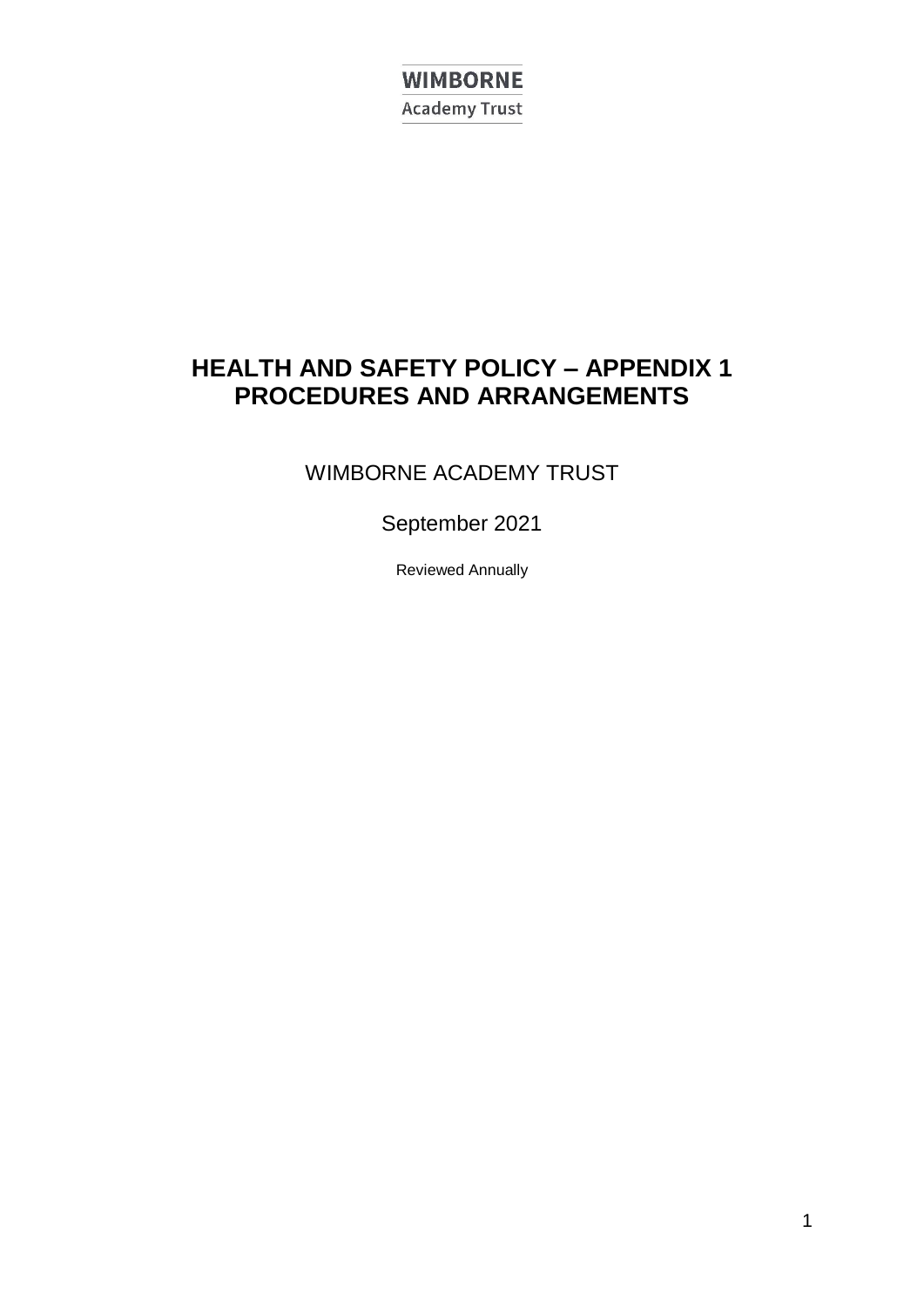#### **Academy Trust**

# HEALTH AND SAFETY POLICY - APPENDIX 1<br>PROCEDURES AND ARRANGEMENTS

## Contents

| Lettings/shared use of premises/use of Premises outside School Hours 5 |  |
|------------------------------------------------------------------------|--|
|                                                                        |  |
|                                                                        |  |
|                                                                        |  |
|                                                                        |  |
|                                                                        |  |
|                                                                        |  |
|                                                                        |  |
|                                                                        |  |
|                                                                        |  |
|                                                                        |  |
|                                                                        |  |
|                                                                        |  |
|                                                                        |  |
|                                                                        |  |
|                                                                        |  |
|                                                                        |  |
|                                                                        |  |
|                                                                        |  |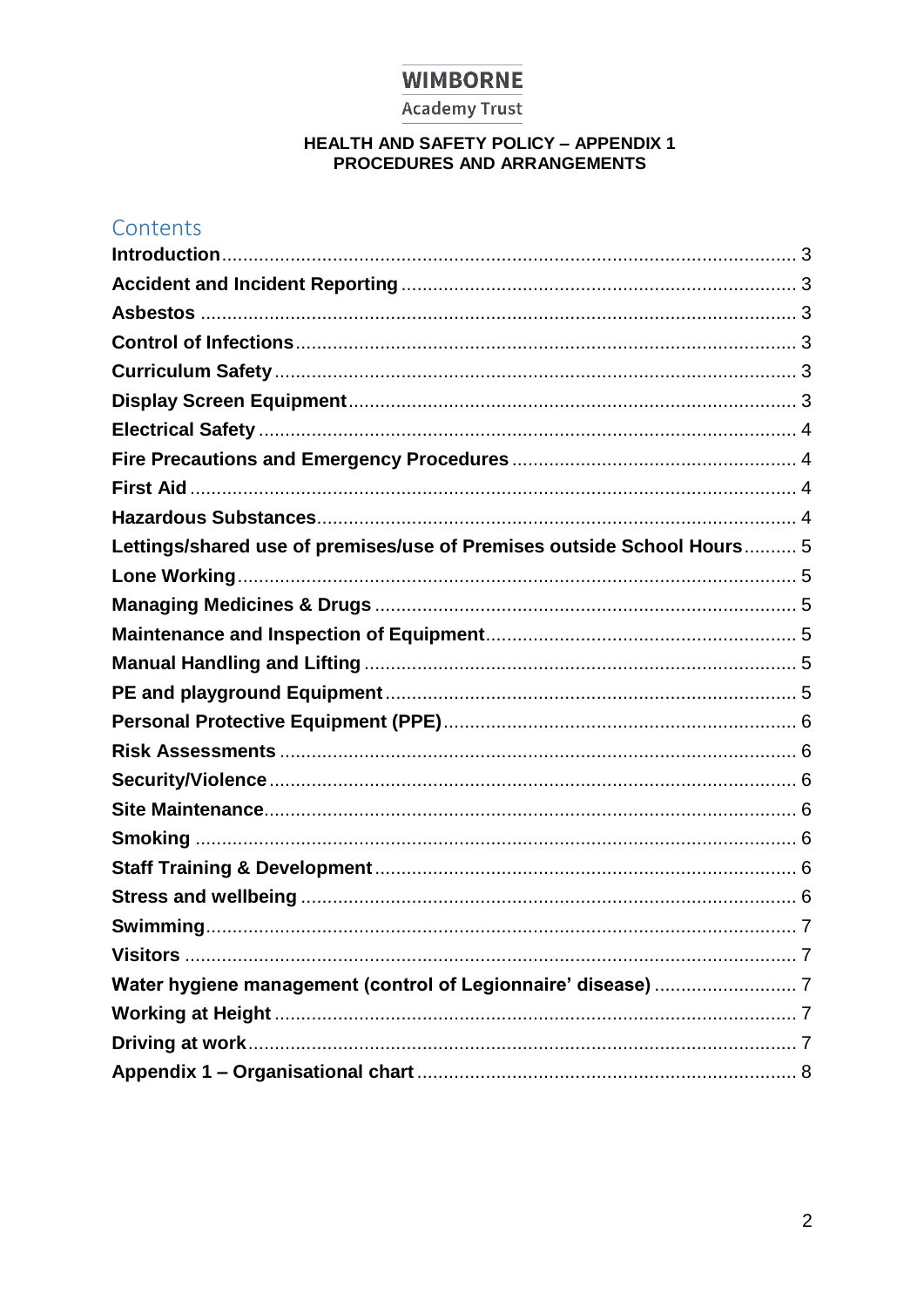**Academy Trust** 

#### **Introduction**

The following procedures and arrangements have been established to eliminate or reduce health and safety risks to an acceptable level and to comply with minimum legal requirements:

The list provides a brief summary of all the key health and safety arrangements applicable to each school.

Information, further advice and guidance and model risk assessments are available from Judicium acting as the Trust's competent person by email, phone and/or each school's Judicium web portal.

#### **Accident and Incident Reporting**

As set out in Appendix 3 – Accident Reporting and Investigation Procedure

#### **Asbestos**

As set out in Appendix 4 - Asbestos Management Policy.

#### **Control of Infections**

Follow the guidance set out in "Health protection in schools and other childcare facilities - A practical guide for staff on managing cases of infectious diseases in schools and other childcare settings" available from:

https://www.gov.uk/government/publications/health-protection-in-schools-and-otherchildcare-facilities

Reference may also be made to the "Spotty Book"- Notes on infectious diseases in Schools and Nurseries from the Public Health England South West Health Protection Team

https://www.england.nhs.uk/south/wp-content/uploads/sites/6/2019/09/spotty-book-2019-.pdf

COVID19: Public Health England guidance is to be followed, with reference to Department for Education and Local Authority guidance as appropriate.

**Curriculum Safety** (including out of school learning activities)

Risk assessments must be in place for curriculum activities where there is a potential risk to staff and pupils. The risk assessments must be made known to all teaching and support staff and reviewed regularly.

Guidance from CLEAPSS, BAALPE and other lead bodies should be adopted as appropriate.

The Trust Educational Visits policy should be followed for educational visits.

#### **Display Screen Equipment**

DSE assessments must be completed for those staff meeting the criteria of usage.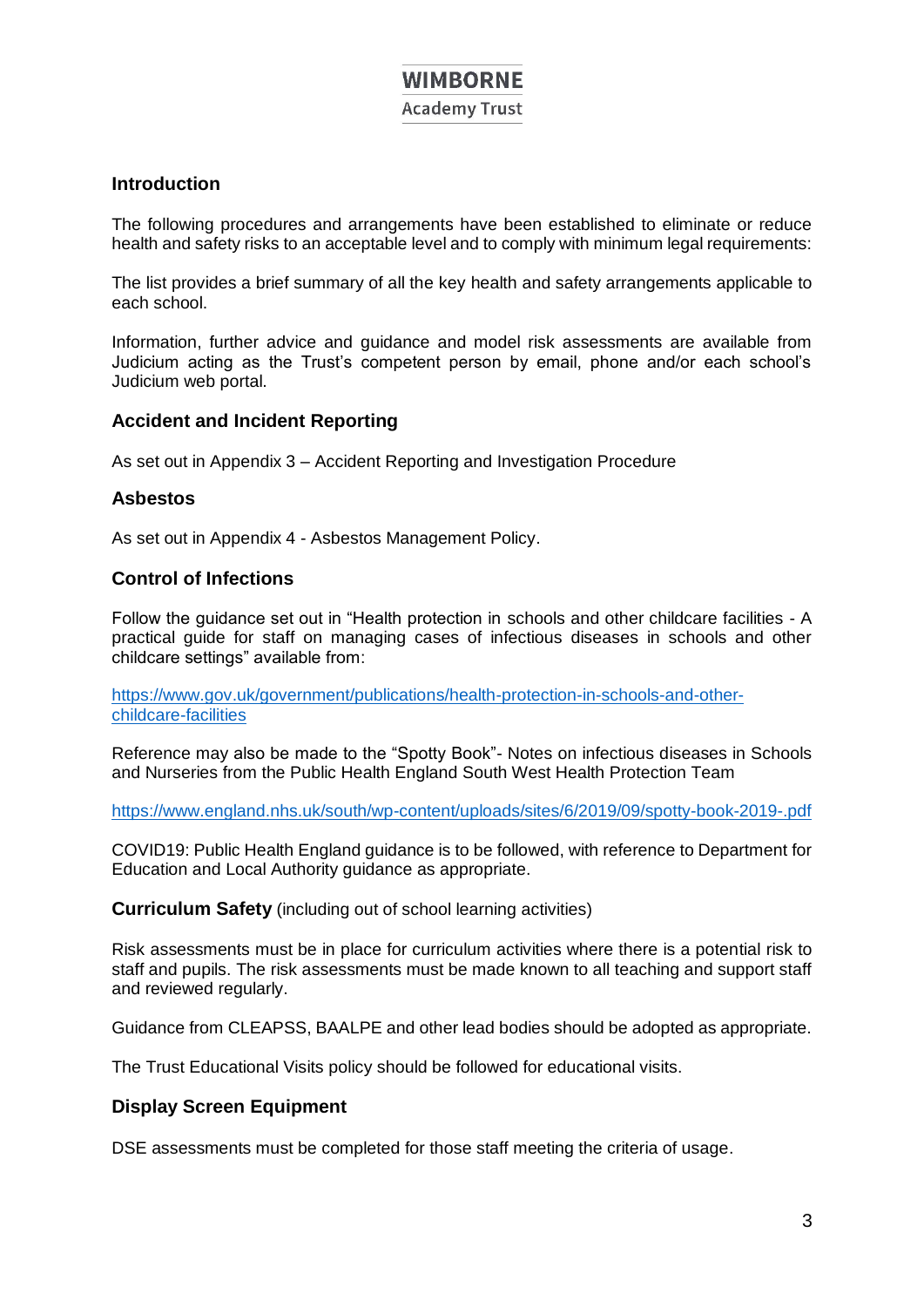#### **Academy Trust**

Staff are reminded that laptops should not be used on laps, chair arms and other unsuitable surfaces.

#### **Electrical Safety**

The hard wiring system must be inspected every five years by a competent person and identified necessary remedial work undertaken without delay.

All portable electrical equipment must be tested in accordance with the timescales recommended by the Health & Safety Executive.

All staff must be familiar with school procedures and report any problems to their line manager or the Facilities Manager.

Staff are reminded that they must not bring electrical equipment into school without the permission of the Headteacher.

#### **Fire Precautions and Emergency Procedures**

As set out in Appendix 5 - Fire Safety Management Policy.

#### **First Aid**

Schools should have procedures which meet local needs and comply with the statutory requirements of The Health and Safety (First-Aid) Regulations 1981

https://www.hse.gov.uk/pubns/priced/l74.pdf

and the EYFS Statutory Framework where appropriate

https://www.gov.uk/government/publications/early-years-foundation-stage-framework--2

Procedures should be consistent with the Trust policy on *Supporting pupils at school with medical conditions*

Reference may also be made to the DfE First aid in schools - Good Practice guide:

https://www.gov.uk/government/publications/first-aid-in-schools

#### **Hazardous Substances**

All cleaning and maintenance products that may be hazardous to health must be assessed before being used.

The substances must be stored securely in accordance with the manufacturer's instructions and only used by authorised persons trained in the safe use of the product.

All staff are reminded that no hazardous substances should be used without the permission of the Premises Manager.

Products with low toxicity routinely used in the classrooms must be stored securely and only used by staff or older pupils under supervision.

Substances used in D&T and science must be assessed and used in accordance with the generic assessments and guidance provided by CLEAPSS.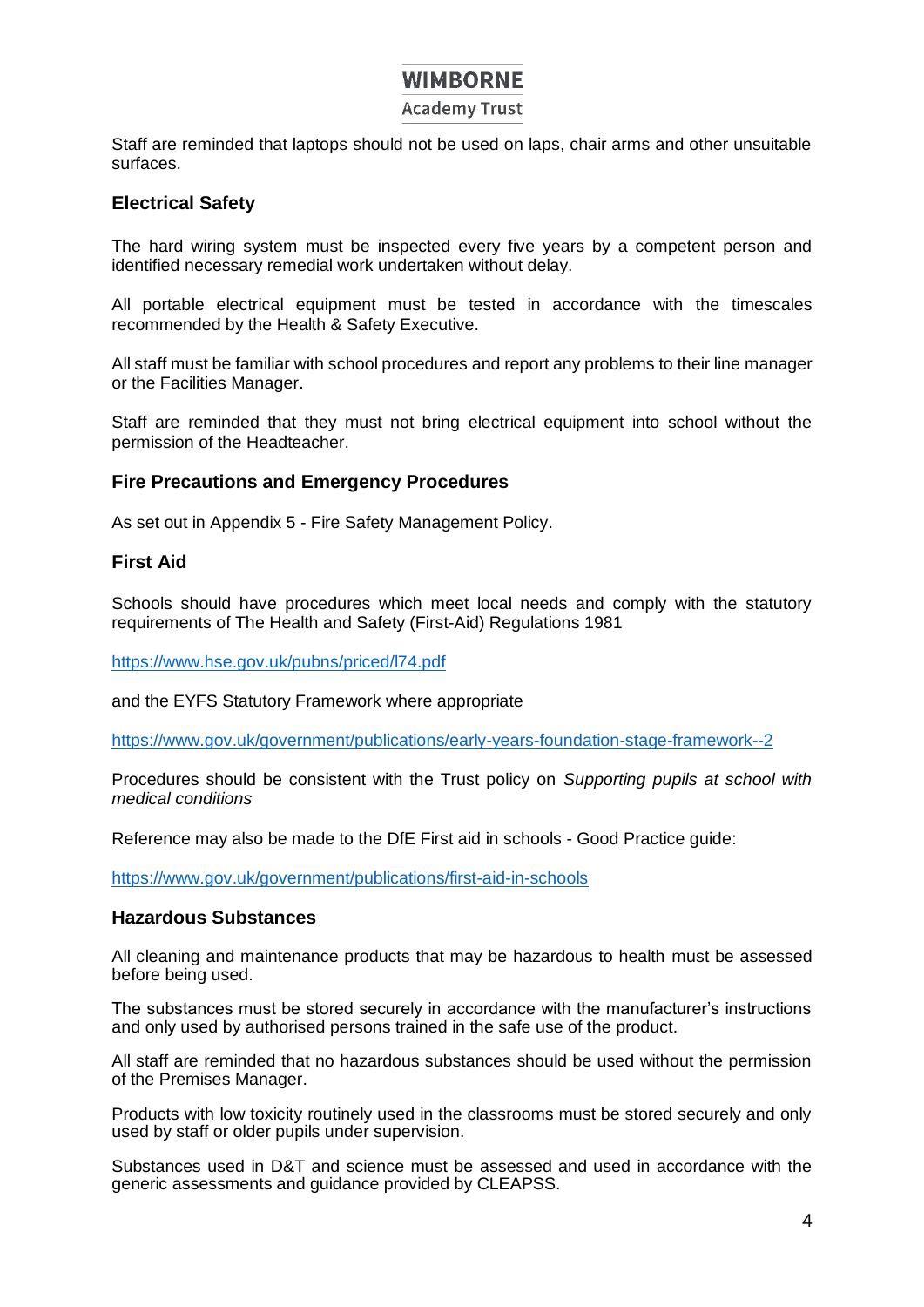**Academy Trust** 

#### **Lettings/shared use of premises/use of Premises outside School Hours**

Any use of the premises outside school hours must be assessed for safety considerations including insurance, staffing requirements, first aid provision, fire and emergency arrangements, and any restriction on use of facilities and equipment.

#### **Lone Working**

As set out in the Trust *Lone Working* policy

#### **Managing Medicines & Drugs**

Schools should have procedures which meet local needs and comply with the Trust policy on *Supporting pupils at school with medical conditions*

#### **Maintenance and Inspection of Equipment**

The detailed arrangements for the maintenance and inspection of equipment are described in the site maintenance procedures under the control of the Premises Manager.

All faulty equipment must be taken out of use and reported to the Premises Manager. Staff must not attempt to repair equipment themselves.

#### **Manual Handling and Lifting**

Any significant manual handling tasks must be risk assessed and these tasks eliminated where possible.

No member of staff should attempt to lift or move any heavy furniture or equipment themselves.

Pupils are not allowed to move or lift any heavy or unwieldy furniture or equipment.

Support staff who assist pupils with physical disabilities must be trained in the safe use of lifting equipment and handling techniques.

#### **PE and playground Equipment**

All PE and playground equipment must be suitable and safe for the activities planned and the age and abilities of the pupils.

Risk assessments must be completed for all PE activities and staff must be familiar with these.

Wall bars, ropes, beams, vaulting horses, benches and mats and playground equipment must be formally inspected annually by a competent contractor.

All PE equipment must be visually checked before lessons and returned to the designated store area after use.

Pupils must not use the PE and playground equipment unless supervised.

Any faulty equipment must be taken out of use.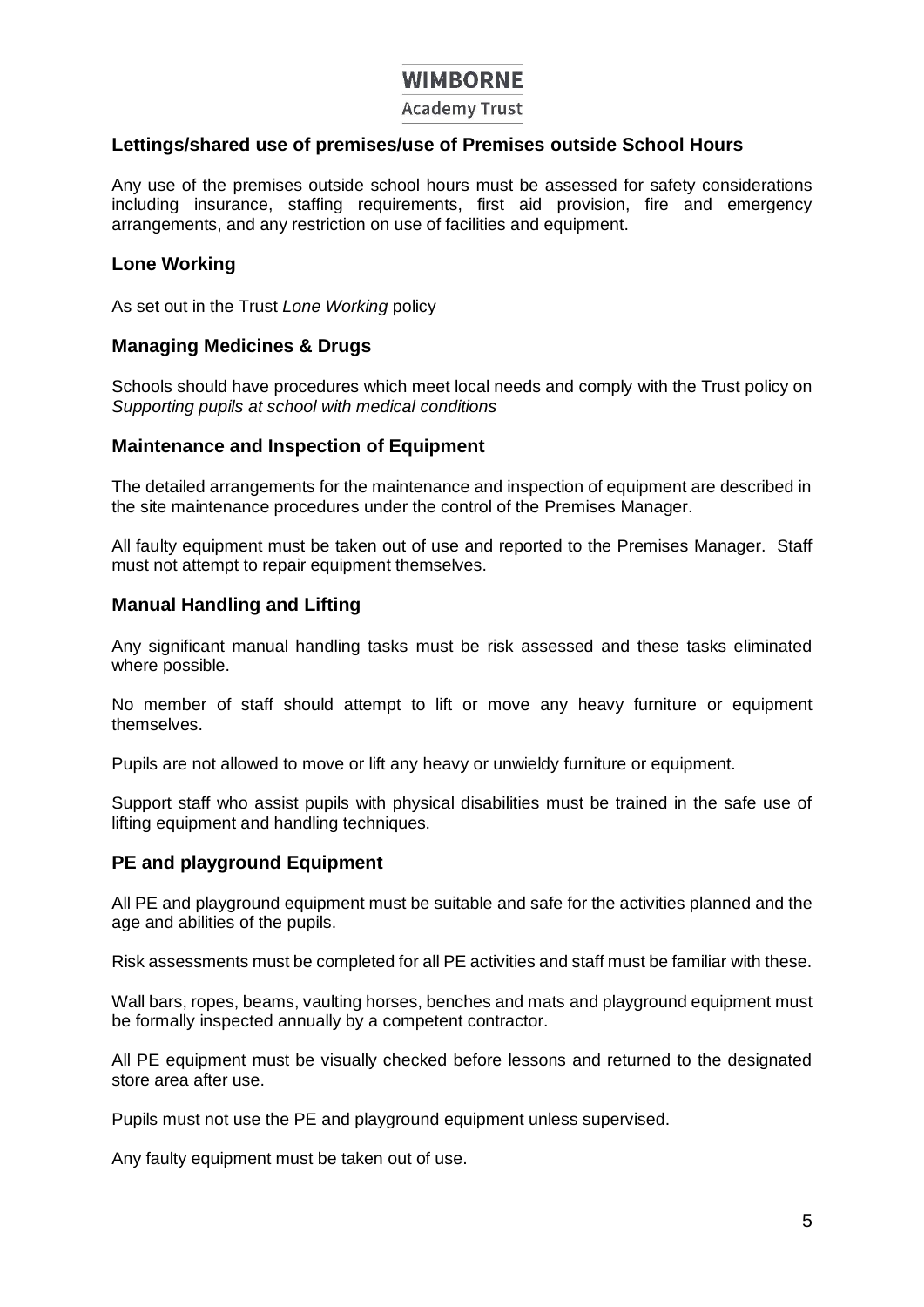**Academy Trust** 

#### **Personal Protective Equipment (PPE)**

Where a need for PPE has been identified it must be worn by any staff member or pupil who might be at risk of injury or harm to health.

During COVID19 schools should follow Public Health England and DfE guidance on PPE use

#### **Risk Assessments**

Potential hazards must be identified and risk assessments completed for all significant risks in the school.

#### **Security/Violence**

Regular checks of school site security including boundary walls /fences, entrance points, outbuildings and external lighting must be carried out.

Staff must query any visitor on the school premises who is not wearing a visitor badge and escort them back to reception.

Any incidents of verbal abuse or threatening behaviour by parents, visitors or pupils must be reported immediately to the Headteacher.

#### **Site Maintenance**

The safe maintenance of the school premises and grounds and cleaning standards must be maintained with routine inspections of the site to check this.

All staff are responsible for reporting any damage or unsafe condition immediately.

#### **Smoking**

It is illegal to smoke anywhere on the school premises.

#### **Staff Training & Development**

There will be an annual assessment of the health and safety training needs of all staff and for arranging any identified training.

All new staff will receive specific information and training as part of the school induction process.

Staff given specific health and safety responsibilities and duties will be provided with the necessary levels of information, instruction and training to enable them to carry out these duties.

Health and safety will be a regular agenda item for staff meetings and annually on INSET days.

#### **Stress and wellbeing**

As set out in the Trust *Stress management* and *Wellbeing* policies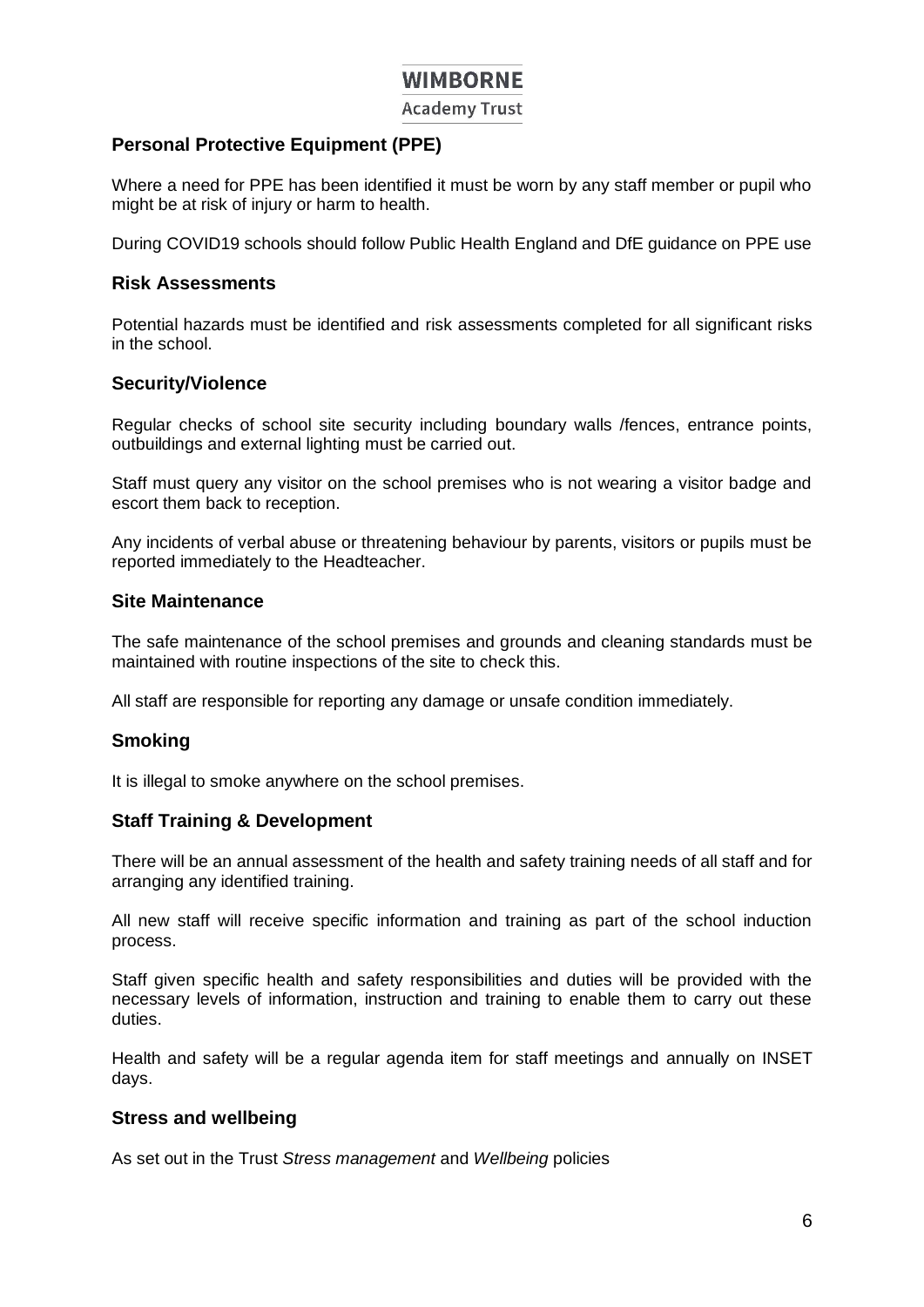**Academy Trust** 

#### **Swimming**

Each venue must be visited by the leader and individually risk assessed with advice from the operators. A plan of the pool area, emergency alarms and fire exits will be prepared and issued to relevant teachers with the facility's Normal Operating Procedures.

#### **Visitors**

Visitors to the school will be made aware of the emergency procedures and other safety information as is relevant. Visitors to the school will be made aware of the emergency procedures and other safety information as is relevant.

Contractors will be managed as set out in Appendix 6 – Contractor Management

#### **Water hygiene management (control of Legionnaire' disease)**

Competent persons will be engaged to manage the water system and control the spread of legionella bacteria.

The school will ensure a suitable and sufficient assessment as detailed in the COSHH Regulations and Approved Code of Practice L8 is carried out to identify and assess the risk of exposure to Legionella bacteria from work activities and the water systems on the premises and any necessary precautionary measures.

Where the risk assessment shows that there is reasonable foreseeability of risk, and this cannot be eliminated, a written scheme for controlling the risk from exposure will be written by a competent person. This scheme will specify measures to be taken to ensure that it remains effective;

The school will ensure that a suitable and sufficient monitoring regime is in place and that records are kept.

#### **Working at Height**

All ladders conform to BS/EN standards and are maintained as appropriate.

Risk assessments are completed for all working at height tasks in the school.

Staff are reminded that `working at height' applies to all activities which cannot be undertaken whilst standing on the floor. If you need to hang decorations or displays, then a step stool or small step ladder must be used. Standing on desks, chairs or other furniture is not permitted. Do not work at height when you are alone.

#### **Driving at work**

As set out in Appendix 2 – Driving Policy